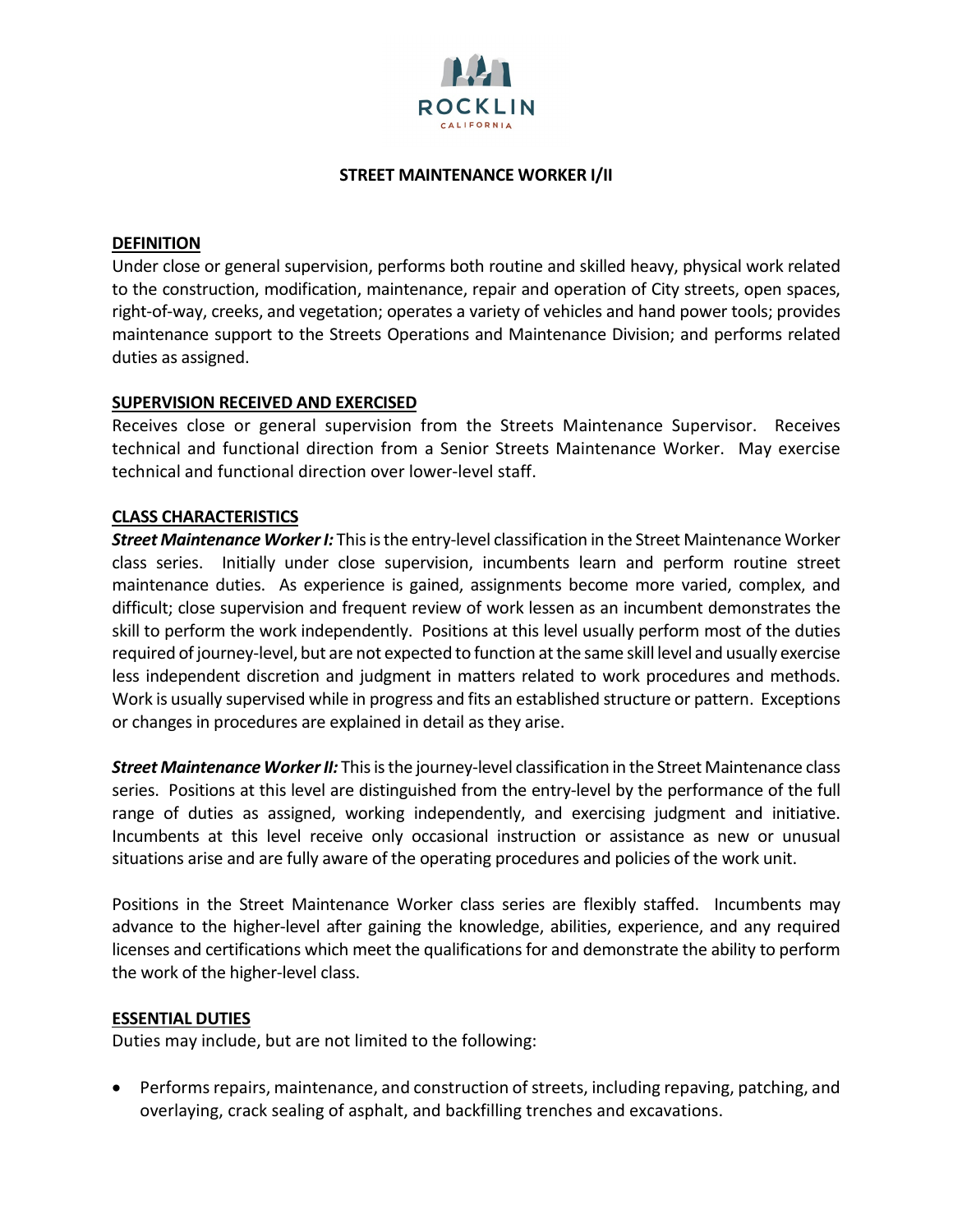- Excavates and prepares potholes related to stormwater line repair for patching on streets and alleys.
- Loads cold and hot mix, asphalt and patching oil; applies and finishes as required.
- Removes concrete, builds forms, and repairs sidewalks and gutters that have been damaged and are trip hazards or need repair after stormwater line work; performs other concrete work around City buildings as required.
- Performs repair, maintenance, and construction of sidewalks, curbs, gutters, catch basins, and drainage structures.
- Performs flood control measures by clearing creeks of obstructions, keeping drains clean and clear, and preparing sandbags in case of emergency.
- Sets up proper traffic control devices as necessary to perform street maintenance work safely.
- Responds to complaints and answers questions from the public, or escalates to supervisor, as necessary.
- Performs Underground Service Alert markings as specified and according to accepted guidelines and requirements.
- Makes minor adjustments on service equipment; maintains tools and equipment in working order.
- Maintains logs of daily activities.
- Operates a variety of heavy equipment such as a dump truck, paver, street sweeper, vactor truck, and backhoe.
- Responds to street maintenance and repair emergency situations as required.
- Assists Police and Fire personnel in emergency situations and around hazardous accident scenes.
- Repairs and maintains storm drain system and outfalls/inlets.
- May apply pesticide, herbicide and other pest management treatments.
- Performs related duties as assigned.

# **QUALIFICATIONS**

Some knowledge and abilities may be gained by employees at the entry-level while in a learning capacity.

# **Knowledge of:**

- Practices, methods, equipment, tools and materials used in maintenance and repair work related to streets, open spaces, right-of-way, creeks, and vegetation.
- Principles and practices of flood control preparation.
- Proper traffic control (include warning signs and cones) to provide safe passage for the traveling public through the work area, as well as for the safeguard of workers.
- Shop arithmetic.
- Safe work methods and safety practices.
- Safe driving rules and practices.
- Techniques for providing a high level of customer service to the public and City staff, in person and over the telephone.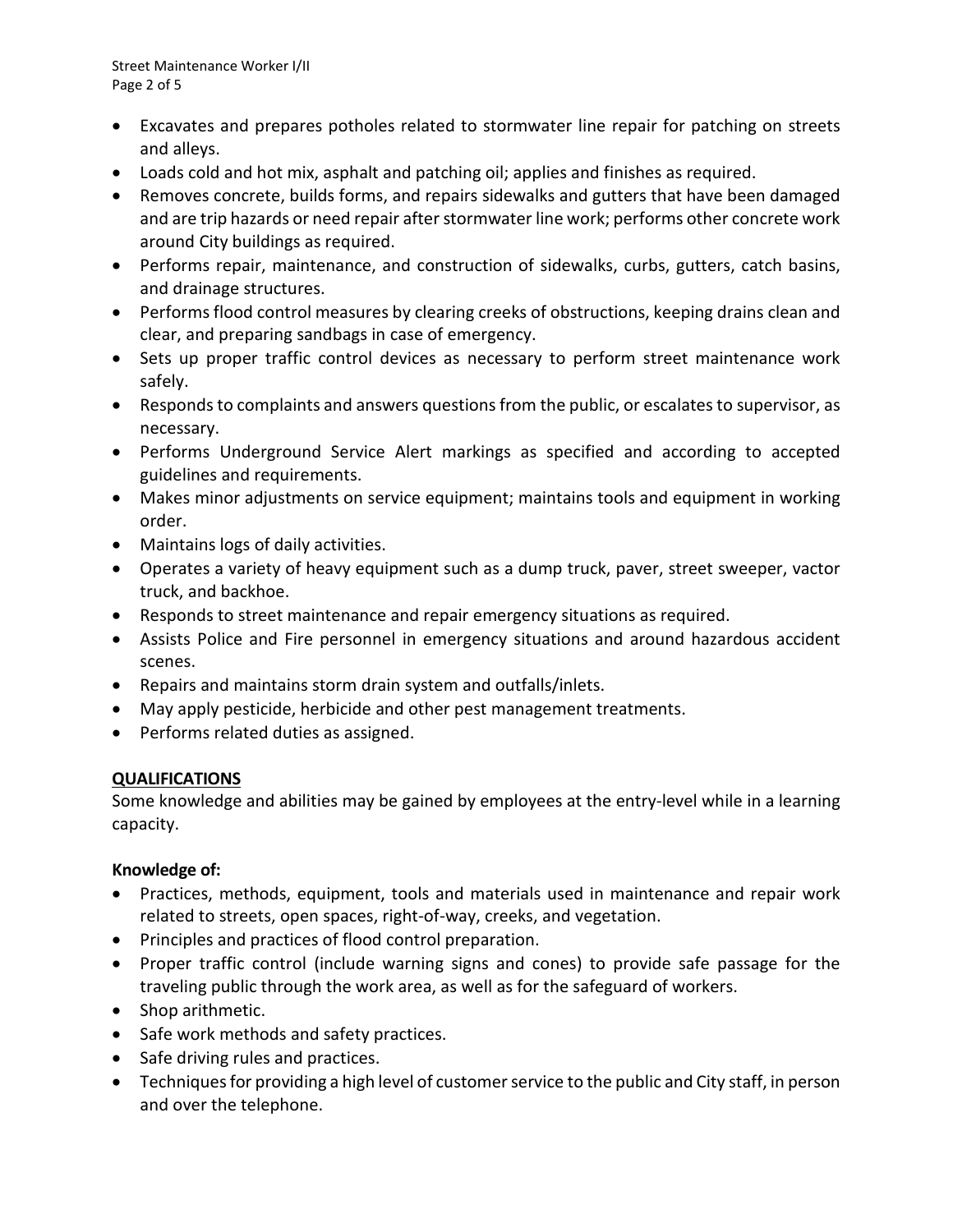- Principles and techniques for working with groups and fostering effective team interaction to ensure teamwork is conducted smoothly.
- The structure and content of the English language, including the meaning and spelling of words, rules of composition, and grammar.
- Modern equipment and communication tools used for business functions and program, project, and task coordination.
- Computers and software programs (e.g., Microsoft software packages) to conduct, compile, and/or generate documentation.

# **Ability to:**

- Operate motorized equipment such as tractors, mowers, dump trucks, vactor, backhoe, and loader.
- Operate specialized job-related equipment including hydraulic jackhammers and tampers
- Read and understand schematic diagrams.
- Safely and effectively use and operate hand tools, mechanical equipment, power tools, and equipment required for the work.
- Perform routine equipment maintenance.
- Follow department policies and procedures related to assigned duties.
- Understand and follow oral and written instructions.
- Independently organize work, set priorities, meet critical deadlines, and follow-up on assignments.
- Communicate clearly and concisely, both orally and in writing, using appropriate English grammar and syntax.
- Use tact, initiative, prudence, and independent judgment within general policy, procedural, and legal guidelines.
- Establish, maintain, and foster positive and effective working relationships with those contacted in the course of work.

# **Education and Experience**

*A combination of education and experience which would provide the required knowledge and abilities is qualifying. Note: education may not fully substitute for the required experience unless expressly stated herein.*

# *Street Maintenance Worker I:*

Equivalent to graduation from high school;

#### **AND**

Six (6) months of experience as a laborer in construction, maintenance, or landscaping work.

# *Street Maintenance Worker II:*

Equivalent to graduation from high school;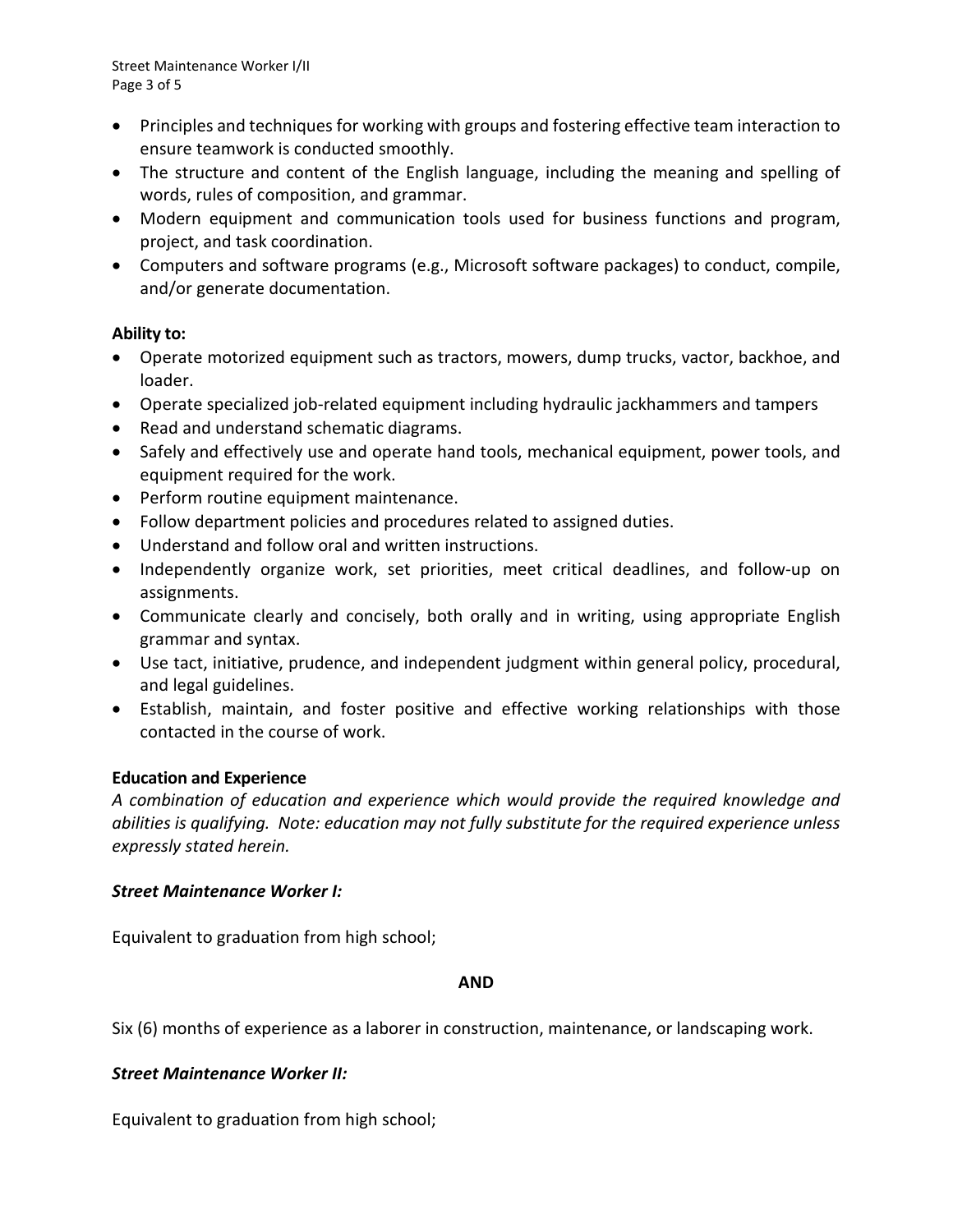# **AND**

One (1) year of experience in the construction and maintenance of roads at a level equivalent to the City's classification of Street Maintenance Worker I.

# **Licenses and Certifications**

# *Street Maintenance Worker I & II:*

- Possession of, or ability to obtain and maintain, a valid California Class C Driver License and a satisfactory driving record is required. Individuals who do not meet this requirement due to a disability will be reviewed on a case-by-case basis.
- A valid California Class A driver license with a tanker endorsement is required within one (1) year of appointment.
- A Work Zone Traffic Control Safety Certificate issued by the International Municipal Signal Association (IMSA), or successful completion of the Traffic Control Technician-CA State Specific Training Course through the American Traffic Safety Services Association (ATSSA) is required within one (1) year of appointment.

# *Street Maintenance Worker II:*

• A Qualified Pesticide Applicator Certificate issued by the Department of Pesticide Regulation is desirable.

# **PHYSICAL DEMANDS**

Must possess mobility to work in the field; strength, stamina, and mobility to perform medium to heavy physical work, to work in confined spaces and around machines, to climb and descend ladders, and to operate varied hand and power tools and construction equipment; the ability to operate a motor vehicle to visit various City sites and attend off-site meetings; vision to read printed material and view a computer screen; hearing and speech to communicate in person and over the telephone; finger dexterity to operate standard office equipment, operate abovementioned tools and equipment, and access, enter, and retrieve data using a computer keyboard and calculator; possess the ability to bend, stoop, kneel, reach, and climb to perform work and inspect work sites; and possess the ability to lift, carry, push, and pull materials and objects weighing up to 50 pounds (anything in excess would require the use of proper equipment and assistance from other staff). Reasonable accommodations will be made for individuals on a case by case basis.

# **ENVIRONMENTAL CONDITIONS**

Employees work in the field and are exposed to loud noise levels, cold and hot temperatures, inclement weather conditions, road hazards, vibrations, mechanical and/or electrical hazards, and hazardous chemical substances and fumes. Employees may interact with upset individuals in interpreting and enforcing departmental policies and procedures.